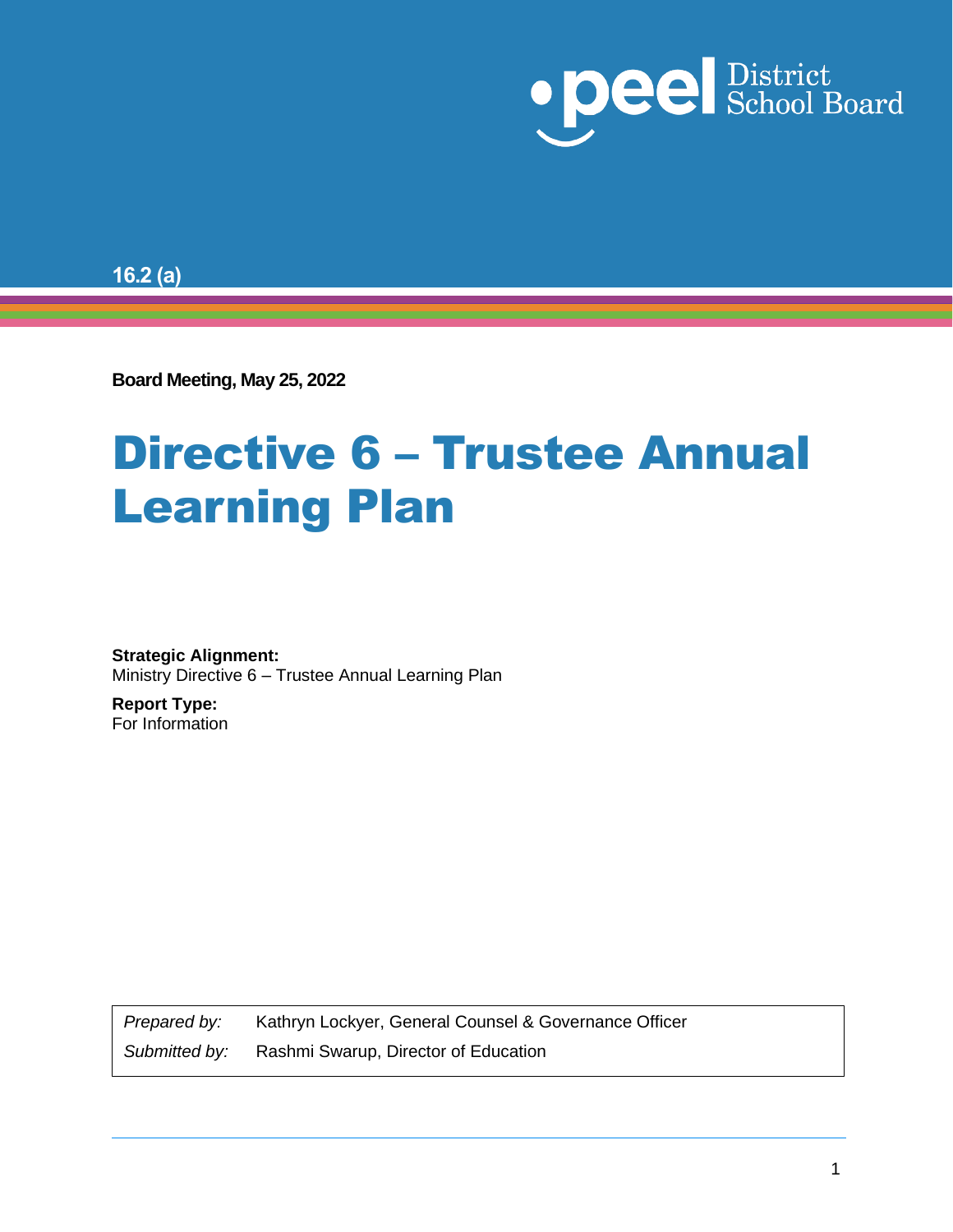## **Overview**

## **Objective:**

To advise that the Ministry Directive 6 – Trustee Annual Learning Plan has been completed.

## **Highlights:**

- Ministry Directive 6 provides that the Board shall establish and implement a mandatory annual learning plan for members of the Board.
- The Directive provides that all members of the Board shall complete the annual learning plan.
- The first annual learning plan has been implemented and completed.
- The requirement of an annual learning plan will be embedded in the By-laws to ensure training and learning opportunities for Trustees on an ongoing basis.

## **Background:**

On November 27, 2019, the Minister of Education commenced a review of the Peel District School Board (PDSB) to address concerns about systemic discrimination, specifically, anti-Black racism, and serious issues related to governance, leadership, and human resources practices at PDSB. Based on the Reviewers' Report and Recommendations, the Minister of Education issued 27 binding Directives to the PDSB on March 13, 2020. Directives #1-8 and 13 are governance related directives.

The purpose of this report is to provide information on Directive #6:

*The Board shall establish and implement a mandatory annual learning plan for members of the Board. All members of the Board, whether current or newly elected, shall complete the annual learning plan which shall include the following topics:* 

- *i. obligations and responsibilities under the Education Act and all other relevant legislation, including the Municipal Freedom of Information and Protection of Privacy Act, the Canadian Charter of Rights and Freedoms and the Ontario Human Rights Code;*
- *ii. the By-laws of the PDSB;*
- *iii. appropriate use of the PDSB Trustee Code of Conduct; and*
- *iv. PDSB governance and other key policies including but not limited to policies concerning Trustee conduct, conflict of interest, equity and inclusive education, and human rights.*

## **Evidence**

The first Trustee Annual Learning Plan (Plan) was established and communicated to Trustees. The first Plan includes:

- i. Training on statutory duties and responsibilities of Trustees;
- ii. Conducting suspension and expulsion hearings;
- iii. Budget development and planning; and,
- iv. Trustee Code of Conduct.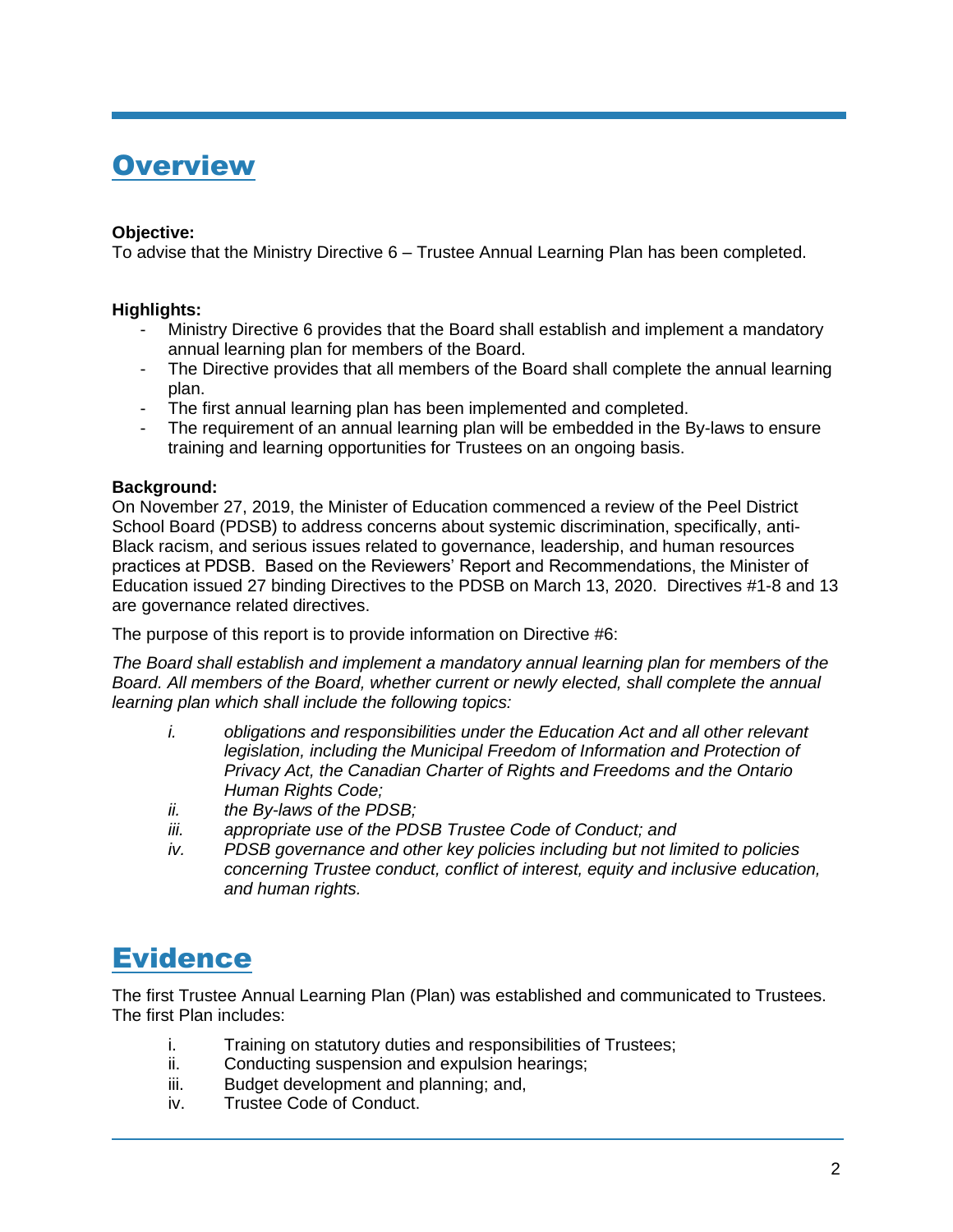Training on statutory duties and responsibilities was provided to Trustees on February 8, 2022. The program was delivered by the Integrity Commissioners, Cenobar Parker and Morgan Sims together with Kathryn Lockyer, Governance Officer. The session was recorded so that those Trustees that could not attend the original session could view the session at a later time. All Trustees have completed this program. This program included Trustee obligations and responsibilities under the *Education Act*, *Occupational Health and Safety Act*, *Municipal Freedom of Information Act and Protection of Privacy Act*, *Municipal Conflict of Interest Act*, *Municipal Elections Act*, *Accessibility for Ontarians with Disabilities Act,* and the *Ombudsman Act* as well as the Trustee Code of Conduct.

Training on conducting suspension and expulsion hearings was provided to Trustees on December 8<sup>th</sup>, 2021. The program was delivered by Nadya Tymochenko from the law firm of Miller Thomson. The session was recorded so that those Trustees that could not attend the original session could view the session at a later time. All Trustees have completed this program.

Training on budget development and planning was provided to Trustees on March 24, 2022. The program was delivered by Tania Alatishe-Charles, PDSB Controller – Finance Support Services.

In addition to the above listed training that was outlined in the Plan, Trustees have attended three additional sessions:

- i. Anti-Racism Policy review March 8, 2022 presented by Yonnette Dey, Superintendent – Equity, Community Leadership, Partnerships & Engagement
- ii. Caring and Safe Schools Policy review March 23 presented by Phiona Lloyd-Henry, Co-ordinating Leader – Leadership, Capacity Building & School Partnerships
- iii. Human Rights Policy review April 20 presented by Jessica Jesudasan, Executive Lead – Human Rights

Training specifically on the Trustee Code of Conduct will be completed after the new Trustee Code of Conduct is completed and approved. The Trustee Code of Conduct is being developed by the Integrity Commissioner together with the Legal & Governance Services team. The Trustee Code of Conduct was to be informed by the work that the Province has been doing on codes of conduct generally for municipalities and local boards (including school boards); but, that work has been delayed due to the upcoming provincial election. Work on the new Trustee Code of Conduct will continue and is expected to be completed and in place for the new term of the Board in November 2022. There was training provided on the existing Trustee Code of Conduct at the statutory duties and responsibilities of trustees training held earlier this year.

Further, work is being done to review and update the By-laws and Governance Directives of PDSB. It is expected that the revised By-laws and Governance Directives will be in place for the new term of the Board in November 2022. There will be training provided on the revised Bylaws and Governance Directives for the new term of the Board of Trustees. A robust orientation and training plan, including a Trustee Manual/Handbook is being developed for the new term of the Board of Trustees.

The obligation for an annual trustee learning plan will be embedded in the revised By-laws. Training and learning opportunities are an ongoing obligation for the Trustees and each year a plan will be developed and implemented with a minimum of three sessions per year. Provisions